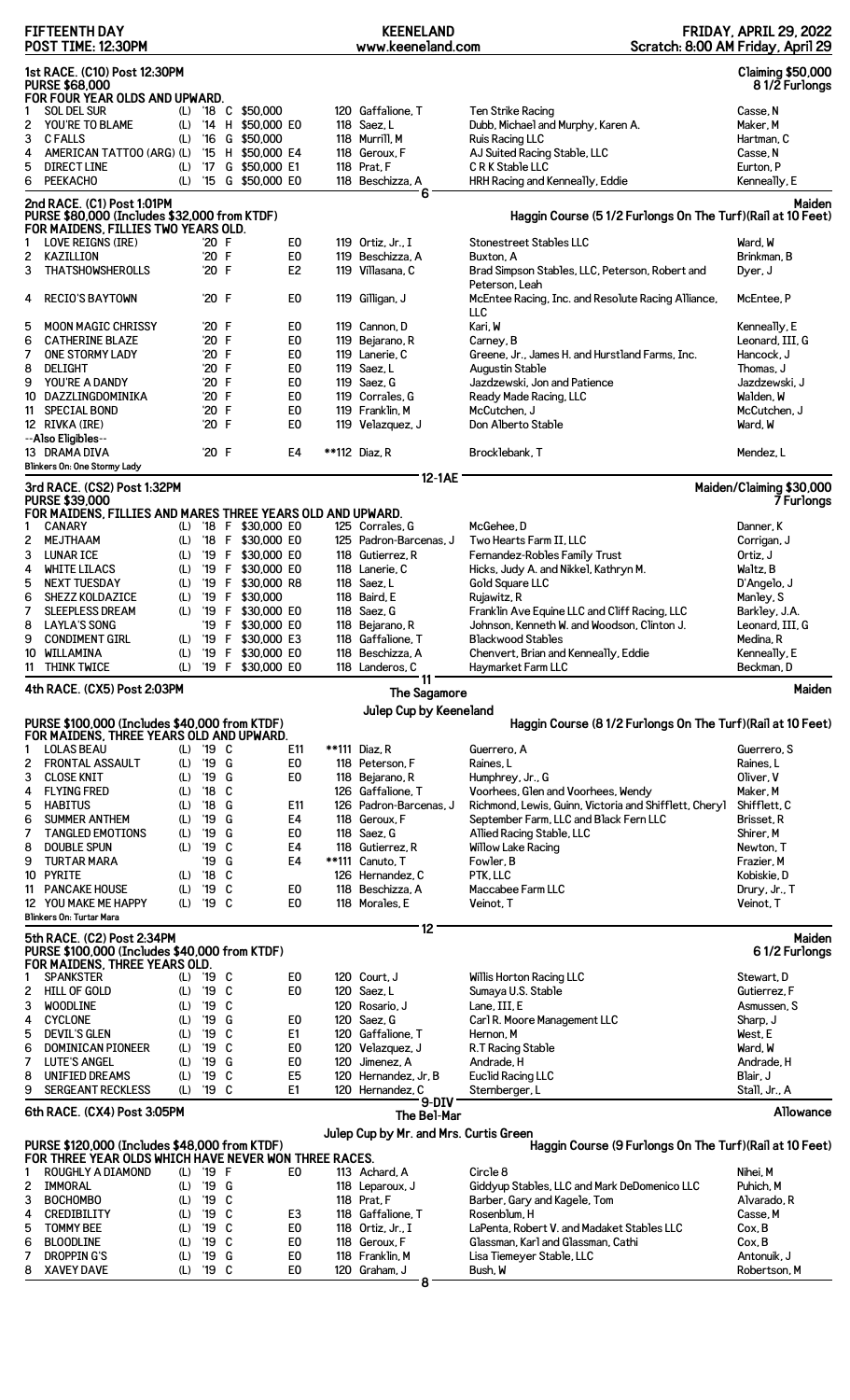|        | <b>FIFTEENTH DAY</b><br>POST TIME: 12:30PM                                                                      |            |                          |        |                                  | <b>KEENELAND</b><br>www.keeneland.com                       |                                                                                                                                                                                                                                                    |                    | <b>FRIDAY, APRIL 29, 2022</b><br>Scratch: 8:00 AM Friday, April 29 |
|--------|-----------------------------------------------------------------------------------------------------------------|------------|--------------------------|--------|----------------------------------|-------------------------------------------------------------|----------------------------------------------------------------------------------------------------------------------------------------------------------------------------------------------------------------------------------------------------|--------------------|--------------------------------------------------------------------|
|        | 7th RACE. (C2) Post 3:36PM<br>PURSE \$100,000 (Includes \$40,000 from KTDF)<br>FOR MAIDENS, THREE YEARS OLD.    |            |                          |        |                                  |                                                             |                                                                                                                                                                                                                                                    |                    | Maiden<br>61/2 Furlongs                                            |
|        | <b>SACRED SAMURAI</b>                                                                                           | (L)        | '19 C                    |        | E <sub>0</sub>                   | 120 Ortiz, Jr., I                                           | <b>Big E Stables LLC</b>                                                                                                                                                                                                                           |                    | Sharp, J                                                           |
| 2<br>3 | LET MY PEOPLE GO<br><b>WAR CAMPAIGN</b>                                                                         | (L)<br>(L) | '19 C<br>'19             | C      | E0<br>E <sub>0</sub>             | 120 Bejarano, R<br>120 Lanerie, C                           | <b>BBN Racing, LLC</b><br>Namy, J                                                                                                                                                                                                                  |                    | Oliver, V<br>Sims, P                                               |
| 4      | <b>HARMON KILLER BREW</b>                                                                                       | (L)        | '19                      | G      | E <sub>0</sub>                   | **113 Diaz, R                                               | Lothenbach Stables, Inc. (Bob Lothenbach)                                                                                                                                                                                                          |                    | Pessin, N                                                          |
| 5      | <b>ASWAN</b>                                                                                                    | (L)        | '19                      | C      | E0                               | 120 Prat, F                                                 | Juddmonte                                                                                                                                                                                                                                          |                    | Cox, B                                                             |
| 6<br>7 | <b>GOLD BOSS</b><br>CLOUD WITHOUT REIN                                                                          | (L)<br>(L) | '19<br>'19               | G<br>C | E <sub>0</sub><br>R7             | 120 Graham, J<br>120 Sanjur, S                              | Hill, S and J<br>Russata Stables and Green, Orbin                                                                                                                                                                                                  |                    | Littlefield, D<br>Barnett, B                                       |
| 8      | <b>CYNWYD</b>                                                                                                   | (L)        | '19                      | G      | E0                               | 120 Velazquez, J                                            | Lael Stables                                                                                                                                                                                                                                       |                    | Ward, W                                                            |
| 9      | <b>RAMPATIOUS</b>                                                                                               | (L)        | '19 C                    |        | E1                               | 120 Cannon, D                                               | Calumet Farm                                                                                                                                                                                                                                       |                    | Sisterson, J                                                       |
|        | Blinkers On: Let My People Go                                                                                   |            |                          |        |                                  |                                                             | $9-DIV$                                                                                                                                                                                                                                            |                    |                                                                    |
|        | 8th RACE. (C9) Post 4:07PM                                                                                      |            |                          |        |                                  | The 60th Running of<br>The Bewitch (Grade III)<br>\$300,000 |                                                                                                                                                                                                                                                    |                    | Stakes                                                             |
|        | PURSE \$300,000 (Includes \$50,000 from KTDF)<br>FOR FILLIES AND MARES, FOUR YEARS OLD AND UPWARD.              |            |                          |        |                                  |                                                             | Haggin Course (12 Furlongs On The Turf) (Rail at 10 Feet)                                                                                                                                                                                          |                    |                                                                    |
| 2      | <b>CORE VALUES</b><br>LA LUNE (GB)                                                                              |            | '18 F<br>'16 M           |        | E0                               | 118 Bejarano, R<br>118 Beschizza, A                         | <b>BBN Racing, LLC</b><br>Frost. A                                                                                                                                                                                                                 |                    | Oliver, V<br>Vaughan, E                                            |
| 3      | <b>FAMILY WAY</b>                                                                                               |            | '17 M                    |        | E <sub>6</sub>                   | 120 Gaffalione, T                                           | Hunter Valley Farm, O'Connor, Debra L and Detampel,<br>Marc                                                                                                                                                                                        |                    | Walsh, B                                                           |
| 4      | <b>WAR LIKE GODDESS</b>                                                                                         |            | '17 M                    |        |                                  | 118 Rosario, J                                              | George Krikorian                                                                                                                                                                                                                                   |                    | Mott, W                                                            |
| 5<br>6 | <b>STAND TALL</b><br><b>LUCK MONEY</b>                                                                          |            | '17<br>$^{\prime}$ 17    | M<br>M | E <sub>0</sub>                   | 118 Geroux. F<br>118 Ortiz. Jr., I                          | Humphrey, Jr., G. Watts and Ashbrook Farm<br>Wills, C                                                                                                                                                                                              |                    | Arnold, II, G. R.<br>Delacour, A                                   |
| 7      | <b>BREEZE RIDER</b>                                                                                             |            | '17                      | М      |                                  | 118 Baird, E                                                | Mike Piazza Racing Stable LLC                                                                                                                                                                                                                      |                    | Manley, S                                                          |
|        | Blinkers On: La Lune (GB)                                                                                       |            |                          |        |                                  |                                                             |                                                                                                                                                                                                                                                    |                    |                                                                    |
|        | 9th RACE. (C8) Post 4:38PM                                                                                      |            |                          |        |                                  | The Green Lantern                                           | Julep Cup by Richard and Sue Masson                                                                                                                                                                                                                |                    | Allowance Optional Claiming \$80,000                               |
|        | PURSE \$130,000 (Includes \$52,000 from KTDF)                                                                   |            |                          |        |                                  |                                                             | FOR FOUR YEAR OLDS AND UPWARD WHICH HAVE NEVER WON \$10,000 THREE TIMES OTHER THAN MAIDEN, CLAIMING, STARTER, RESTRICTED, OR                                                                                                                       |                    | 61/2 Furlongs                                                      |
| 1.     | STATE BRED OR WHICH HAVE NEVER WON FOUR RACES OR CLAIMING PRICE \$80,000.<br>SURVEILLANCE                       |            | (L) '17 G                |        | E1                               | 120 Graham, J                                               | Big Chief Racing, LLC, Rocker O Ranch, LLC and<br>Desormeaux, J. Keith                                                                                                                                                                             |                    | Desormeaux, J                                                      |
| 2      | OURNATIONONPARADE                                                                                               |            | (L) '17                  |        | G \$80,000 R7                    | 118 Beschizza, A                                            | Angel Wings LLC and Sherman, Thomas                                                                                                                                                                                                                |                    | Cano, J                                                            |
| 3<br>4 | <b>SHADOW MATTER</b><br>ATOKA                                                                                   | (L)<br>(L) | $^{\prime}18$<br>$'17$ H | C      | E <sub>0</sub>                   | 118 Ortiz, Jr., I<br>118 Saez, L                            | West Point Thoroughbreds and Pearl Racing<br>Lukas, Laurie, Lukas, D. Wayne, Heird, Jim and Green,                                                                                                                                                 |                    | Stewart, D<br>Lukas, D                                             |
| 5      | KNEEDEEPINSNOW                                                                                                  |            | (L) '16                  |        | G \$80,000 E0                    | 118 Gaffalione, T                                           | Eleanor<br>Paradise Farms Corp., Staudacher, David and Al Bianchi Maker, M<br>Racing, LLC                                                                                                                                                          |                    |                                                                    |
| 6.     | <b>DENNIS' MOMENT</b><br><b>CANADIAN PRIDE</b>                                                                  |            | (L) '17 H<br>(L) '17 G   |        | E0.<br>E1                        | 118 Lanerie, C<br>118 Prat, F                               | Albaugh Family Stables LLC<br>CRK Stable LLC                                                                                                                                                                                                       |                    | Romans, D<br>Eurton, P                                             |
|        |                                                                                                                 |            |                          |        |                                  |                                                             |                                                                                                                                                                                                                                                    |                    | Allowance                                                          |
|        | 10th RACE. (C6) Post 5:09PM                                                                                     |            |                          |        |                                  | The Glen Oak                                                | Julep Cup by Mr. and Mrs. William Dickson                                                                                                                                                                                                          |                    |                                                                    |
| 1      | PURSE \$110,000 (Includes \$44,000 from KTDF)<br>NAVAL AVIATOR                                                  |            | (L) '19 C                |        | E0                               | 118 Prat, F                                                 | Haggin Course (9 1/2 Furlongs On The Turf) (Rail at 10 Feet)<br>FOR THREE YEAR OLDS WHICH HAVE NEVER WON A RACE OTHER THAN MAIDEN, CLAIMING, OR STARTER OR WHICH HAVE NEVER WON TWO RACES.<br>Detampel, M                                          |                    | Cox. B                                                             |
| 2      | <b>GUNTOWN</b>                                                                                                  | (L)        | '19 G                    |        | E0                               | 118 Beschizza, A                                            | Winchell Thoroughbreds LLC                                                                                                                                                                                                                         |                    | Asmussen, S                                                        |
| 3      | <b>HAIL TO THEE</b>                                                                                             | (L)        | '19 G                    |        | E0                               | 118 Rosario, J                                              | R R Partners                                                                                                                                                                                                                                       |                    | Clement, C                                                         |
| 4<br>5 | <b>ICARUS</b><br><b>LUCKY BOSS</b>                                                                              | (L)<br>(L) | '19<br>'19 C             | G      | E0<br>E <sub>0</sub>             | 118 Geroux, F<br>118 Lanerie, C                             | LaPenta, R<br>Lucky Seven Stable                                                                                                                                                                                                                   |                    | Cox, B<br>McPeek, K                                                |
| 6      | <b>DURANTE</b>                                                                                                  | (L)        | '19 C                    |        | E0                               | 118 Rispoli, U                                              | Roadrunner Racing and Strauss, William                                                                                                                                                                                                             |                    | O'Neill.D                                                          |
| 7<br>8 | TALLAHATCHIEBRIDGE<br><b>VERSTAPPEN</b>                                                                         | (L)        | '19 C<br>'19 C           |        | E <sub>0</sub><br>E0             | 122 Gaffalione, T<br>118 Hernandez, Jr, B                   | Ramsey, Kenneth L. and Sarah K.                                                                                                                                                                                                                    |                    | Joseph, Jr., S<br>Walsh, B                                         |
|        |                                                                                                                 | (L)        |                          |        |                                  |                                                             | Andrew Farm, For the People Racing Stable LLC and<br>Windmill Manor Farm                                                                                                                                                                           |                    |                                                                    |
| 9      | <b>SPEAKING SCOUT</b>                                                                                           |            | (L) '19 G                |        | E0                               | 118 Saez, L                                                 | <b>Eclipse Thoroughbred Partners</b>                                                                                                                                                                                                               |                    | Motion, H. Graham                                                  |
|        | 10 SPIN WHEEL                                                                                                   | (L)        | '19 C<br>'19 C           |        | E <sub>0</sub><br>E <sub>0</sub> | 118 Leparoux, J                                             | <b>BBN Racing, LLC</b>                                                                                                                                                                                                                             |                    | Arnold, II, G. R.                                                  |
|        | 11 MONOLOGUE<br>12 ROCKET ONE                                                                                   | (L)<br>(L) | '19 C                    |        | E0                               | 118 Ortiz, Jr., I(2)<br>118 Velazquez, J                    | Claiborne Farm and Adele B. Dilschneider<br>Frank Fletcher Racing Operations, Inc.                                                                                                                                                                 |                    | Drury, Jr., T<br>Mott, W                                           |
|        | --Also Eligibles--                                                                                              |            |                          |        |                                  |                                                             |                                                                                                                                                                                                                                                    |                    |                                                                    |
|        | 13 PROTONIC POWER<br>Hail to Thee, Speaking Scout - First Time Reported Geldings.<br>Blinkers Off: Hail to Thee |            | (L) '19 C                |        | E <sub>0</sub>                   | 118 Ortiz, Jr., $I(1)$                                      | Sumaya U.S. Stable                                                                                                                                                                                                                                 |                    | Gutierrez, F                                                       |
|        |                                                                                                                 |            |                          |        |                                  |                                                             | 12-1AE<br>Off Races: C3 - C4 - C5 - C7 - CS1 - CS3 - CX6 - CX7 - CX8 - CX9                                                                                                                                                                         |                    |                                                                    |
|        |                                                                                                                 |            |                          |        |                                  |                                                             | Horsemen: Thanks for being a part of a Record Breaking Spring Meet!!! We look                                                                                                                                                                      |                    |                                                                    |
|        |                                                                                                                 |            |                          |        |                                  |                                                             | forward to seeing you all here in the Fall. Have a great Summer.<br>The Racing Department                                                                                                                                                          |                    |                                                                    |
|        |                                                                                                                 |            |                          |        |                                  |                                                             | If<br>would<br>like<br>to<br>you<br>https://www.keeneland.com/horsemens-hospitality-quide                                                                                                                                                          | request<br>seating | please<br>visit                                                    |
|        |                                                                                                                 |            |                          |        |                                  |                                                             | Trainers who wish to enter a horse at Keeneland are required to complete the<br>following:                                                                                                                                                         |                    |                                                                    |
|        |                                                                                                                 |            |                          |        |                                  |                                                             | Trainer/Vet Agreement. A 2022 agreement signed by both the trainer and<br>his/her attending veterinarian must be on file at Keeneland. Signed agreements                                                                                           |                    |                                                                    |
|        |                                                                                                                 |            |                          |        |                                  |                                                             | can be emailed to GMundy@keeneland.com.<br>Attending Veterinarian Exam. All horses must be examined by the trainer's                                                                                                                               |                    |                                                                    |
|        |                                                                                                                 |            |                          |        |                                  |                                                             | attending veterinarian during the three (3) days immediately preceding entry<br>to race and must be been found fit to race by the attending veterinarian. (This<br>evaluation shall include, at a minimum, watching the horse jog.) Please send to |                    |                                                                    |
|        |                                                                                                                 |            |                          |        |                                  |                                                             | Bruce.Howard@ky.gov.<br>Horsemen-Please note that your KHRC license will grant you grandstand                                                                                                                                                      |                    |                                                                    |
|        |                                                                                                                 |            |                          |        |                                  |                                                             | circuit in touch with all primary<br>owners of Stakes runners to share available accommodations for upgraded<br>hospitality on their race day. Contact: Stakes Accommodations (859)                                                                |                    |                                                                    |
|        |                                                                                                                 |            |                          |        |                                  |                                                             | 288-4322, Undercard Accommodations (859) 288-4305. If you would like to<br>request seating request                                                                                                                                                 |                    | please<br>visit                                                    |
|        |                                                                                                                 |            |                          |        |                                  |                                                             | https://www.keeneland.com/horsemens-hospitality-guide                                                                                                                                                                                              |                    |                                                                    |
|        |                                                                                                                 |            |                          |        |                                  |                                                             | Attention Trainers: In Today signs must be posted on the stall door by 7:30<br>a.m. on race day. Stable office personnel will deliver signs to your barn.                                                                                          |                    |                                                                    |
|        |                                                                                                                 |            |                          |        |                                  |                                                             | Race for the full purse amount in KTDF races by making sure your horse is<br>REGISTERED with KTDF PRIOR to the close of entries. Contact Jenny<br>McGaughey at 859-361-6002.                                                                       |                    |                                                                    |

The starting gate will be open Tuesday-Sunday from 6:30am-9:30am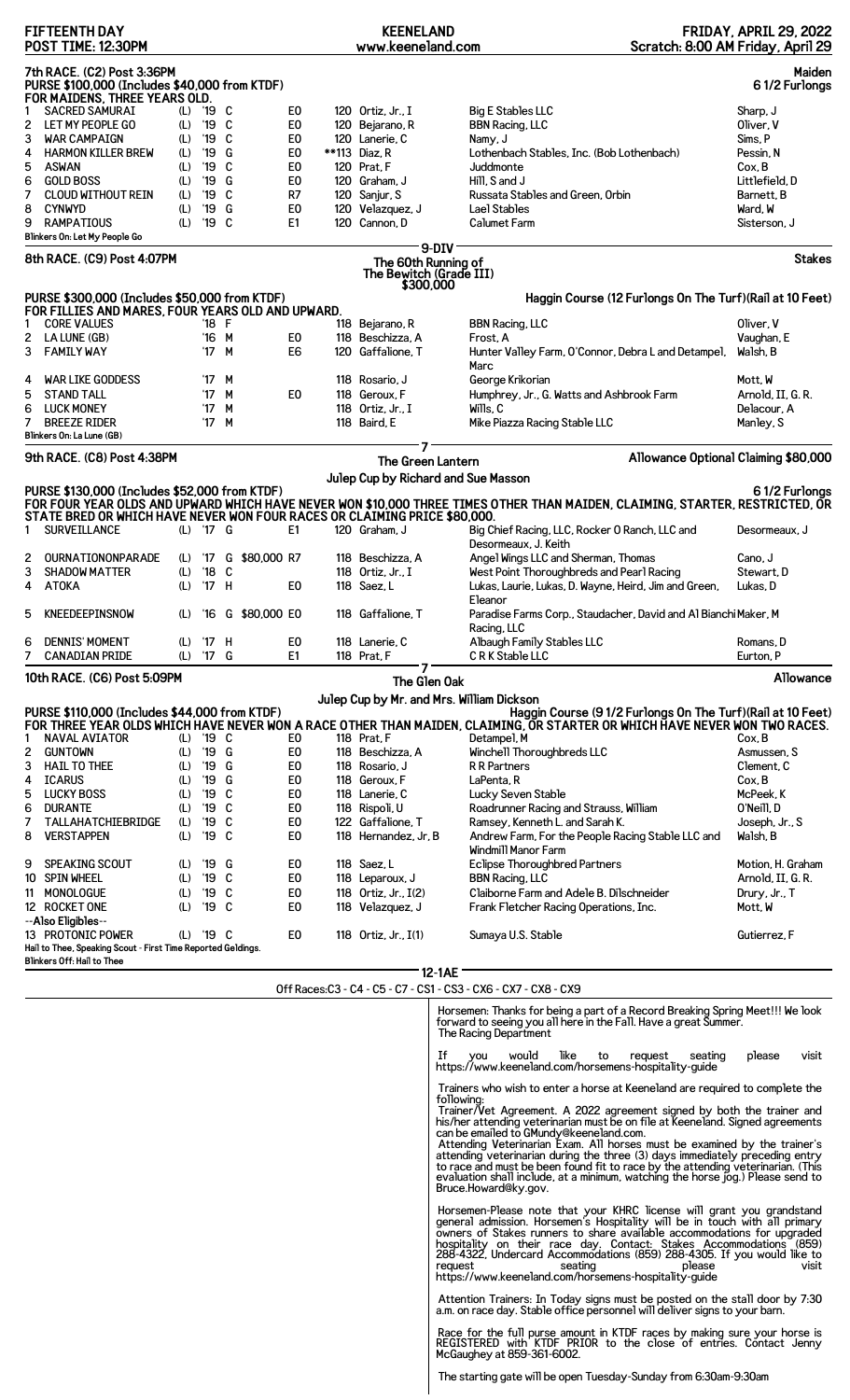KEENELAND RACE SHUTTLE: Sallee will provide daily shuttle service to Keeneland from Churchill Downs, Trackside and The Thoroughbred Center. VALID HEALTH and COGGINS CERTIFICATES MUST ACCOMPANY EACH HORSE TO RIDE ON THE SHUTTLE-NO EXCEPTIONS! Sign-up must be done by noon the<br>day before the race. At CHURCHILL DOWNS the shuttle for horses in races 1<br>thru 5 WILL LEAVE at 6:30 a.m. and for races 6 thru the last the shuttle WILL HORSES ONLY-NO EXCEPTIONS!

WORKOUTS: All trainers must provide clockers with name, distance and trainer PRIOR to workout (by pedigree if unnamed).

THE RECEIVING BARNS ARE BARNS #3 and 4

Training Hours: MAIN TRACK: 5:30am-10am (two breaks, 7-7:30 and 8:30-9) reserved speed work window 10 mins after each break. TRAINING TRACK: 5:30am-11am (no breaks).

Paddock Schooling Hours: RACE DAYS: 6am-10am, 12:05pm-12:45pm, during races (limited #-MUST have permission from Paddock Judge). DARK DAYS: 6am-noon.

Lasix horses will be treated in their stalls between 4 to 4 1/2 hours prior to<br>their scheduled post time. An attendant must be present with the horse.<br>Unattended horses will not be treated. Ship-in trainers should promptly

ALL HORSES MUST REPORT TO BARN 21 FORTY-FIVE (45) MINUTES PRIOR TO POST TIME FOR TCO2 TESTING. KEENELAND WILL TEST A MINIMUM OF TWO (2) RACES EACH DAY WITH ALL HORSES IN THE SELECTED RACES TESTED.

STAKES SCRATCH RULE: A horse may be scratched from a stakes race for any<br>reason at any time until FOUR HOURS prior to post time for the race by<br>obtaining written approval from the stewards. Scratches due to track condition a valid physical reason is required.

If you wish to receive text alerts please contact the racing office.

All mail deliveries must have the recipient's name and the trainer's name.

Keeneland now provides 24 x 7 access to your statements, 1099's and available balances via our web site at www.keeneland.com. Select Racing -> Horsemen's Information -> Horsemen Accounts to view your information.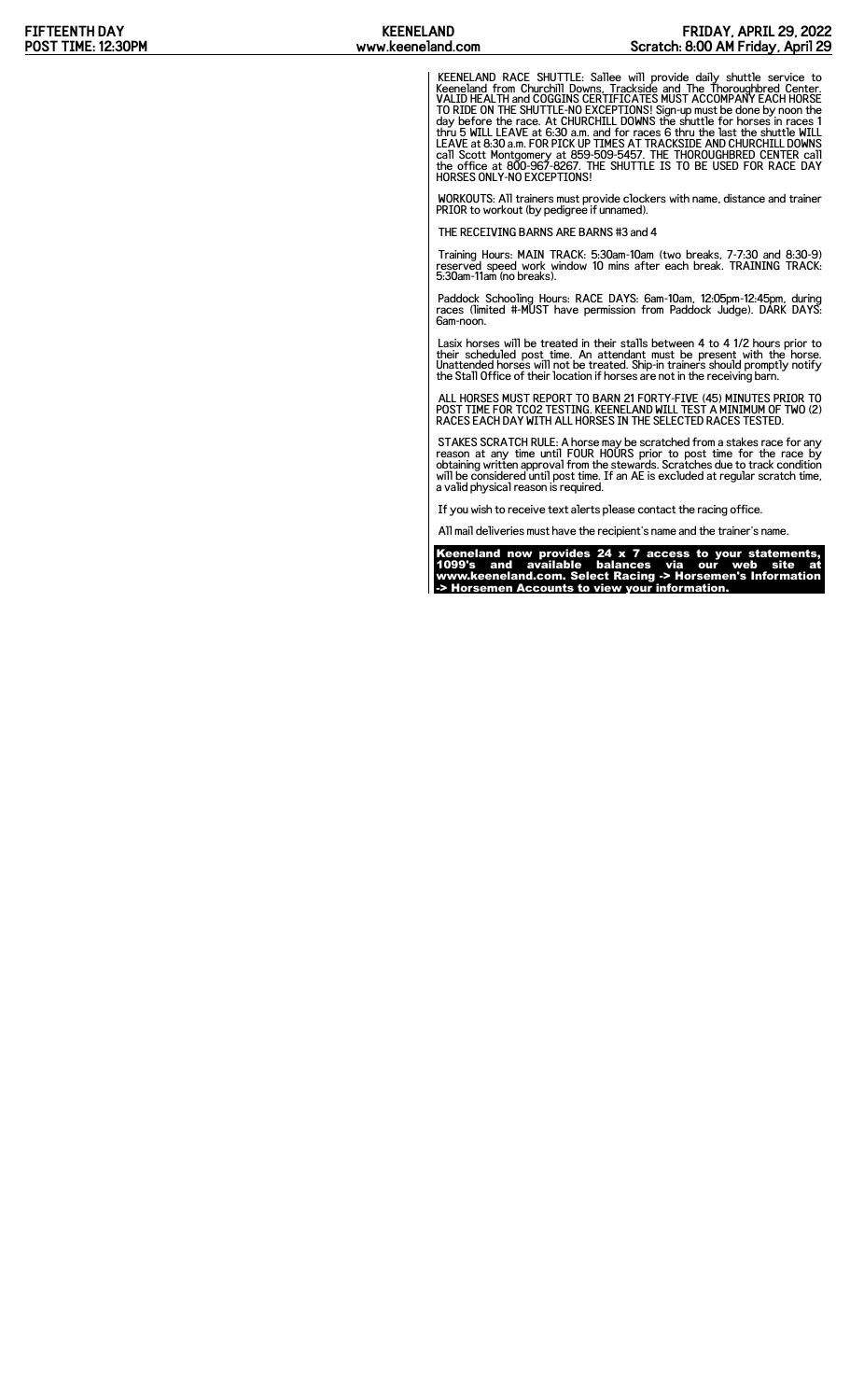# **KEENELAND - IN TODAY SHEET**

| Α                                              | R#                  | PP               |
|------------------------------------------------|---------------------|------------------|
| <b>AMERICAN TATTOO (ARG)</b>                   | 1                   | 4/6              |
| <b>ASWAN</b>                                   | 7                   | 5/9              |
| <b>ATOKA</b>                                   | 9                   | 4/7              |
| B                                              | R#                  | PP               |
| <b>BLOODLINE</b>                               | 6                   | 6/8              |
| <b>BOCHOMBO</b>                                | 6                   | 3/8              |
| <b>BREEZE RIDER</b>                            | 8                   | 7/7              |
| C                                              | R#                  | PP               |
| <b>CANADIAN PRIDE</b>                          | 9                   | 7/7              |
| <b>CANARY</b>                                  | 3                   | 1/11             |
| <b>CATHERINE BLAZE</b><br><b>CFALLS</b>        | $\overline{c}$<br>1 | 6/13<br>3/6      |
| <b>CLOSE KNIT</b>                              | 4                   | 3/12             |
| <b>CLOUD WITHOUT REIN</b>                      | 7                   | 7/9              |
| <b>CONDIMENT GIRL</b>                          | 3                   | 9/11             |
| <b>CORE VALUES</b><br><b>CREDIBILITY</b>       | 8<br>6              | 1/7<br>4/8       |
| <b>CYCLONE</b>                                 | 5                   | 4/9              |
| <b>CYNWYD</b>                                  | 7                   | 8/9              |
| D                                              | R#                  | PP               |
| DAZZLINGDOMINIKA                               | 2                   | 10/13            |
| <b>DELIGHT</b>                                 | 2                   | 8/13             |
| <b>DENNIS' MOMENT</b><br><b>DEVIL'S GLEN</b>   | 9<br>5              | 6/7<br>5/9       |
| <b>DIRECT LINE</b>                             | 1                   | 5/6              |
| <b>DOMINICAN PIONEER</b>                       | 5                   | 6/9              |
| <b>DOUBLE SPUN</b>                             | 4                   | 8/12             |
| DRAMA DIVA<br><b>DROPPING'S</b>                | 6                   | 2 AE13/13<br>7/8 |
| <b>DURANTE</b>                                 | 10                  | 6/13             |
| F                                              | R#                  | PP               |
| <b>FAMILY WAY</b>                              | 8                   | 3/7              |
| <b>FLYING FRED</b>                             | 4                   | 4/12             |
| <b>FRONTAL ASSAULT</b>                         | 4                   | 2/12             |
| G                                              | R#                  | PP               |
| <b>GOLD BOSS</b>                               | 7                   | 6/9              |
| <b>GUNTOWN</b>                                 | 10                  | 2/13             |
| Н                                              | R#                  | PP               |
| <b>HABITUS</b>                                 | 4                   | 5/12             |
| <b>HAIL TO THEE</b>                            | 10                  | 3/13             |
| <b>HARMON KILLER BREW</b>                      | 7<br>5              | 4/9              |
| <b>HILL OF GOLD</b>                            |                     | 2/9              |
| I                                              | R#                  | PP               |
| <b>ICARUS</b>                                  | 10                  | 4/13             |
| <b>IMMORAL</b>                                 | 6                   | 2/8              |
| K                                              | R#                  | PP               |
| <b>KAZILLION</b>                               | 2                   | 2/13             |
| KNEEDEEPINSNOW                                 | 9                   | 5/7              |
| L                                              | R#                  | PP               |
| LA LUNE (GB)                                   | 8                   | 2/7              |
| <b>LAYLA'S SONG</b><br><b>LET MY PEOPLE GO</b> | 3<br>7              | 8/11<br>2/9      |
| <b>LOLAS BEAU</b>                              | 4                   | 1/12             |
| <b>LOVE REIGNS (IRE)</b>                       | $\overline{c}$      | 1/13             |
| <b>LUCK MONEY</b>                              | 8                   | 6/7<br>5/13      |
| <b>LUCKY BOSS</b><br><b>LUNAR ICE</b>          | 10<br>3             | 3/11             |
| <b>LUTE'S ANGEL</b>                            | 5                   | 7/9              |
| Μ                                              | R#                  | PP               |
| <b>MEJTHAAM</b>                                | 3                   | 2/11             |
| <b>MONOLOGUE</b>                               | 10                  | 11/13            |
| <b>MOON MAGIC CHRISSY</b>                      | $\overline{c}$      | 5/13             |

| N                                                | R#                  | PP                |
|--------------------------------------------------|---------------------|-------------------|
| <b>NAVAL AVIATOR</b><br><b>NEXT TUESDAY</b>      | 10<br>3             | 1/13<br>5/11      |
| 0                                                | R#                  | PP                |
| <b>ONE STORMY LADY</b><br>OURNATIONONPARADE      | 2<br>9              | 7/13<br>2/7       |
| Ρ                                                | R#                  | PP                |
| <b>PANCAKE HOUSE</b>                             | 4                   | 11/12             |
| PEEKACHO<br>PROTONIC POWER                       | 1                   | 6/6<br>10 AE13/13 |
| <b>PYRITE</b>                                    | 4                   | 10/12             |
| R                                                | R#                  | PP                |
| RAMPATIOUS                                       | 7                   | 9/9               |
| <b>RECIO'S BAYTOWN</b><br>RIVKA (IRE)            | 2<br>$\overline{c}$ | 4/13<br>12/13     |
| <b>ROCKET ONE</b>                                | 10                  | 12/13             |
| <b>ROUGHLY A DIAMOND</b>                         | 6                   | 1/8               |
| S                                                | R#                  | PP                |
| <b>SACRED SAMURAI</b>                            | 7                   | 1/9               |
| <b>SERGEANT RECKLESS</b><br><b>SHADOW MATTER</b> | 5<br>9              | 9/9<br>3/7        |
| <b>SHEZZ KOLDAZICE</b>                           | 3                   | 6/11              |
| <b>SLEEPLESS DREAM</b>                           | 3                   | 7/11              |
| <b>SOL DEL SUR</b><br>SPANKSTER                  | 1<br>5              | 1/6<br>1/9        |
| SPEAKING SCOUT                                   | 10                  | 9/13              |
| SPECIAL BOND                                     | 2                   | 11/13             |
| <b>SPIN WHEEL</b><br>STAND TALL                  | 10<br>8             | 10/13<br>5/7      |
| SUMMER ANTHEM                                    | 4                   | 6/12              |
| SURVEILLANCE                                     | 9                   | 1/7               |
| Т                                                | R#                  | PP                |
| TALLAHATCHIEBRIDGE                               | 10                  | 7/13              |
| <b>TANGLED EMOTIONS</b><br>THATSHOWSHEROLLS      | 4<br>2              | 7/12<br>3/13      |
| THINK TWICE                                      | 3                   | 11/11             |
| <b>TOMMY BEE</b>                                 | 6                   | 5/8               |
| <b>TURTAR MARA</b>                               | 4                   | 9/12              |
| U                                                | R#                  | PP                |
| <b>UNIFIED DREAMS</b>                            | 5                   | 8/9               |
| ۷                                                | R#                  | PP                |
| <b>VERSTAPPEN</b>                                | 10                  | 8/13              |
| W                                                | R#                  | PP                |
| <b>WAR CAMPAIGN</b><br><b>WAR LIKE GODDESS</b>   | 7<br>8              | 3/9<br>4/7        |
| <b>WHITE LILACS</b>                              | 3                   | 4/11              |
| WILLAMINA                                        | 3                   | 10/11             |
| <b>WOODLINE</b>                                  | 5                   | 3/9               |
| Χ                                                | R#                  | PP                |
| <b>XAVEY DAVE</b>                                | 6                   | 8/8               |
| Υ                                                | R#                  | PP                |
| YOU'RE A DANDY<br>YOU'RE TO BLAME                | 2<br>1              | 9/13<br>2/6       |
| YOU MAKE ME HAPPY                                | 4                   | 12/12             |
| In Today for                                     |                     |                   |
| FRIDAY, APRIL 29. 2022                           |                     |                   |
|                                                  |                     |                   |

93 In Body

2 Also Eligible

95 Total In Today